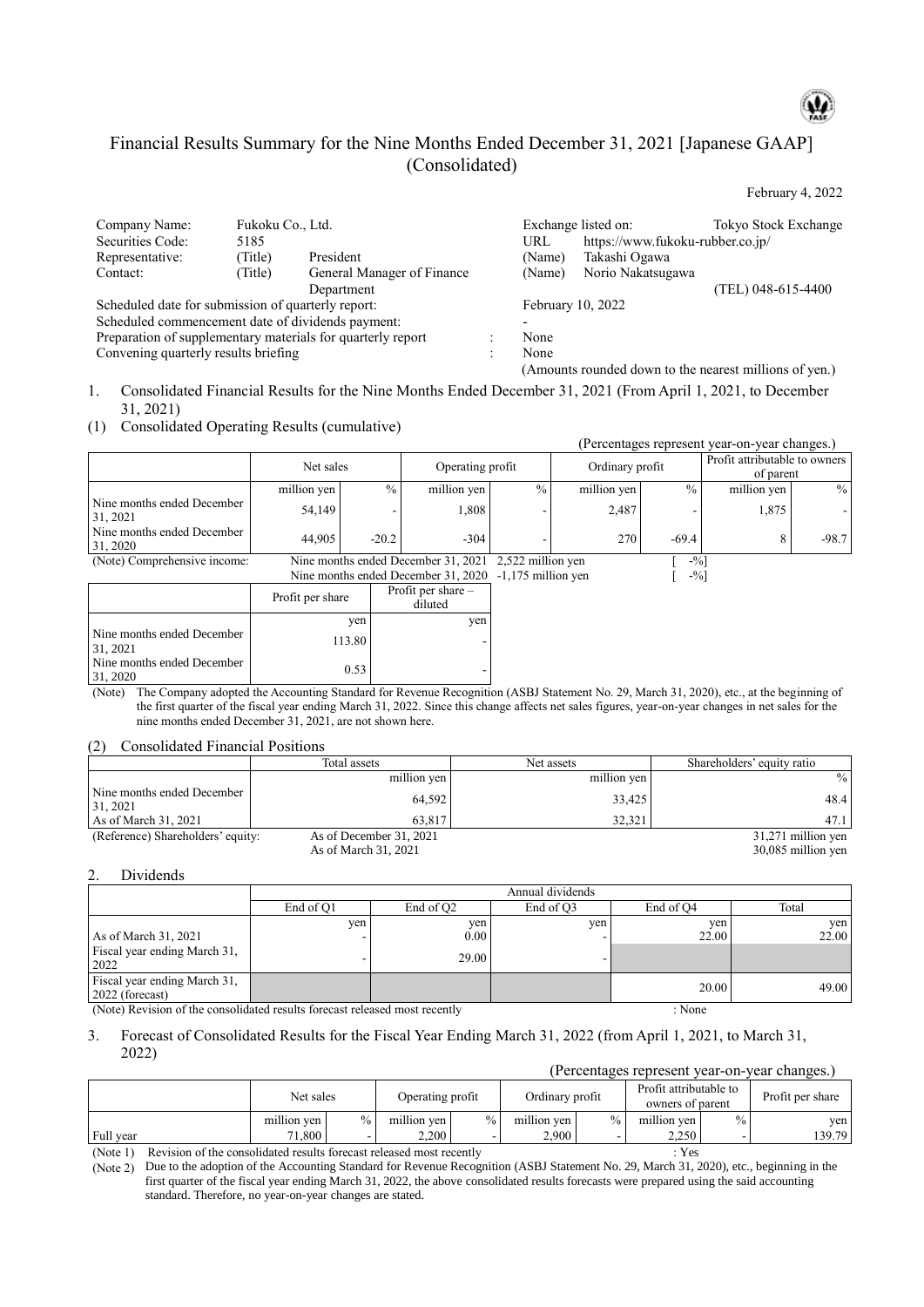- Notes
- (1) Changes in significant subsidiaries during the period

(Changes in specified subsidiaries resulting in changes in the scope of consolidation) : None

(2) Adoption of special accounting procedures used in preparation of the quarterly consolidated financial statements : Yes

(Note) For details, please see "2. Quarterly Consolidated Financial Statements and Key Notes, (3) Notes to quarterly consolidated financial statements (Adoption of special accounting procedures used in preparation of the quarterly consolidated financial statements)" on Page 8 of the attachments.

(3) Change in accounting policies or estimates and retrospective restatements

|  | Change in accounting policies in accordance with revision of accounting standards: | Yes    |
|--|------------------------------------------------------------------------------------|--------|
|  | (ii) Change in accounting policies other than item (i) above                       | : None |
|  | (iii) Change in accounting estimates                                               | None   |
|  | (iv) Retrospective restatements                                                    | None   |

(4) Number of shares issued (common shares)

| (i)   | Number of shares issued at the end of the<br>period (including treasury shares)                            | As of<br>December 31,<br>2021 | 17,609,130<br>shares | As of March<br>31, 2021                      | 17,609,130<br>shares |
|-------|------------------------------------------------------------------------------------------------------------|-------------------------------|----------------------|----------------------------------------------|----------------------|
| (ii)  | Number of treasury shares at the end of the<br>period                                                      | As of<br>December 31,<br>2021 | 1,513,521<br>shares  | As of March<br>31, 2021                      | 1,026,754<br>shares  |
| (iii) | Average number of shares issued during the<br>period (cumulative from the beginning of the<br>fiscal year) | As of<br>December 31,<br>2021 | 16,480,114<br>shares | Nine months<br>ended<br>December 31,<br>2020 | 16,573,727<br>shares |

Quarterly financial results are not subject to quarterly reviews by a Certified Public Accountant or audit firm.

Explanation of appropriate use of operating results forecasts and other special notes

Any statement on the future such as outlook for financial results included in this material is based on information the Company presently has and certain assumptions the Company considers reasonable, and the Company does not intend to be committed to its realization. In addition, actual financial results may significantly differ due to various factors. For assumptions for operating results forecasts and points to consider in utilizing them, please see "1. Qualitative Information on Quarterly Financial Results under Review, (3) Explanation of future forecast information such as consolidated financial results forecasts" on Page 3 of the attachments.

This document is an English translation of a statement initially written in Japanese. The Original Japanese document should be considered as the primary version.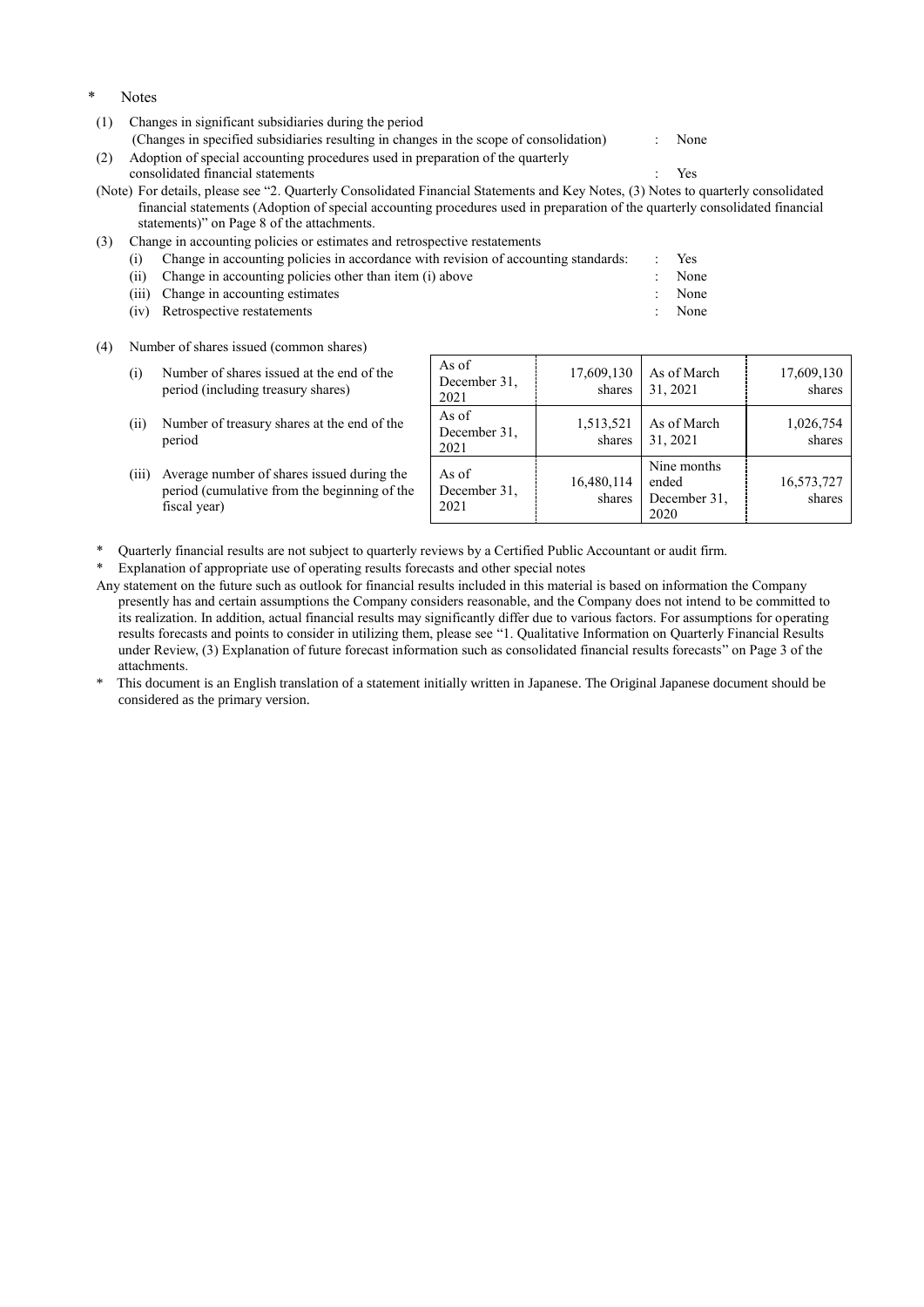## O Table of Contents of Attachments

| (2) Quarterly consolidated statement of income and quarterly consolidated statement of comprehensive              |  |
|-------------------------------------------------------------------------------------------------------------------|--|
|                                                                                                                   |  |
| (Quarterly consolidated statement of income)                                                                      |  |
|                                                                                                                   |  |
| (Quarterly consolidated statement of comprehensive income)                                                        |  |
|                                                                                                                   |  |
| (3) Notes to quarterly consolidated financial statements (2) Notes to quarterly consolidated financial statements |  |
|                                                                                                                   |  |
|                                                                                                                   |  |
| (Adoption of special accounting procedures used in preparation of the quarterly consolidated financial            |  |
| statements) $\cdots$                                                                                              |  |
|                                                                                                                   |  |
|                                                                                                                   |  |
|                                                                                                                   |  |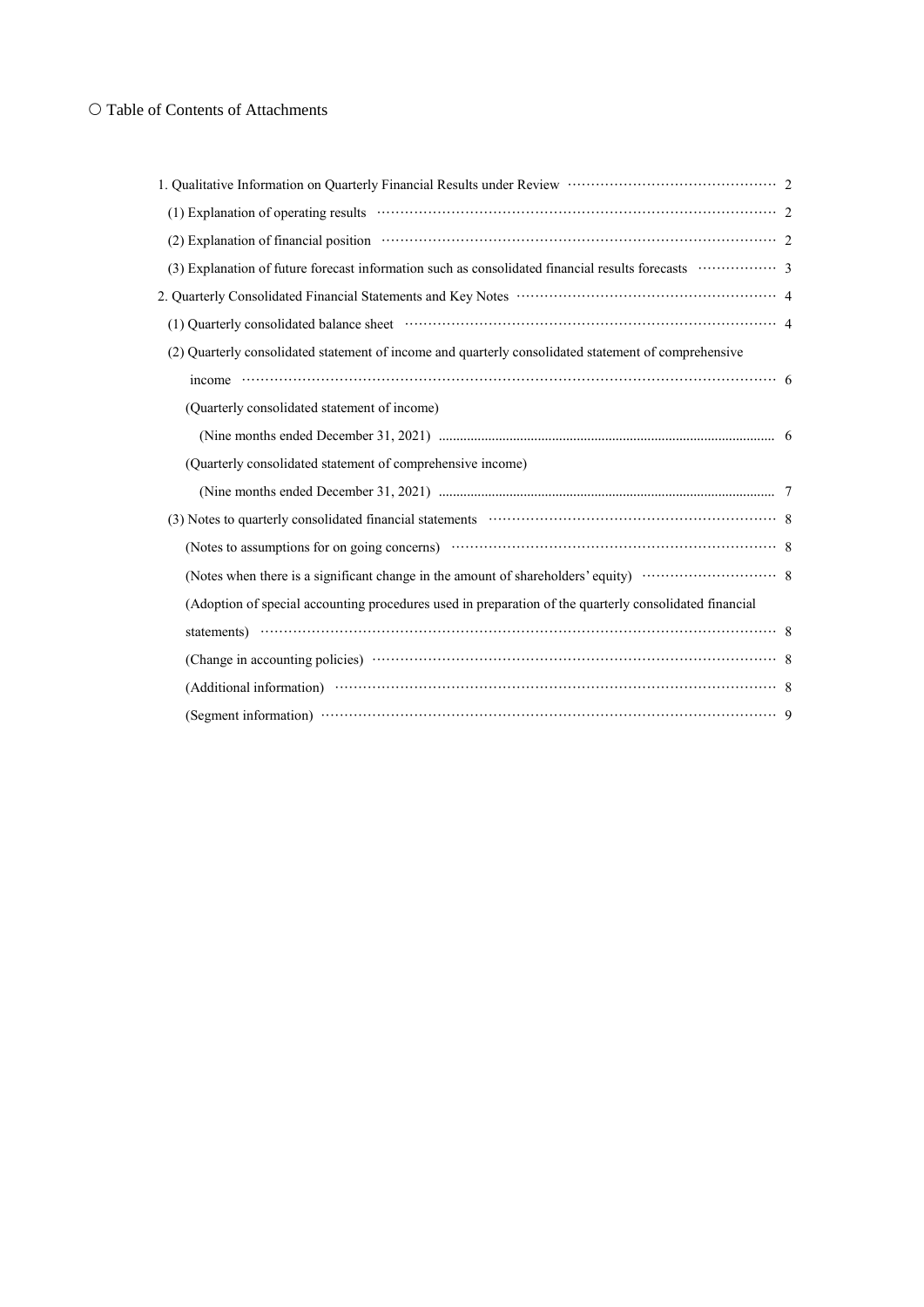### 1. Qualitative Information on Quarterly Financial Results under Review

#### (1) Explanation of operating results

During the nine months ended December 31, 2021, the recovery of the global economy remained sluggish due to the impact of repeated surges of COVID-19 in various countries around the world.

Under these circumstances, while the Group saw a slowdown in orders from the second quarter and earlier, consolidated net sales increased 20.6% year-on-year to 54,149 million yen. Although manufacturing costs were pushed up by rising raw materials prices and surging transportation costs, as well as production adjustments due to shortages of semiconductors in automotive manufacturers and components manufacturers, which are the Group's main customers, operating profit totaled 188 million yen (compared to a loss of 304 million yen for the same period of the previous fiscal year), ordinary profit totaled 2,487 million yen (compared to 270 million yen for the same period of the previous fiscal year), and profit attributable to owners of parent totaled 1,875 million yen (compared to 8 million yen for the same period of the previous fiscal year). While net sales decreased 1,158 million yen due to the adoption of the Accounting Standard for Revenue Recognition (ASBJ Statement No. 29, March 31, 2020; hereinafter the "Revenue Recognition Accounting Standard"), etc., the effect on profit/loss was insignificant.

The Group's business performance by segment is as follows.

#### Functional Parts Business

Net sales increased 21.5% year-on-year to 24,134 million yen despite a slight slowdown in orders from the second quarter and earlier. Segment income increased 76.9% year-on-year to 2,497 million yen despite the impact of rising raw materials prices and surging transportation costs. While net sales decreased 178 million yen due to the adoption of the Revenue Recognition Accounting Standard, etc., there is no effect on segment income.

#### Anti-Vibration Parts Business

Net sales increased 24.5% year-on-year to 20,937 million yen as orders remained steady. Segment income increased 74.8% year-on-year to 889 million yen although manufacturing costs were pushed up by a surge in costs of materials for metal parts. While net sales decreased 46 million yen due to the adoption of the Revenue Recognition Accounting Standard, etc., the effect on segment income was insignificant.

#### Metal Business

Net sales decreased 0.8% year-on-year to 3,983 million yen as orders fell slightly. Segment loss was 154 million yen (compared to a loss of 484 million yen for the same period of the previous fiscal year) due to a rise in costs for materials for metal parts. While net sales decreased 933 million yen due to the adoption of the Revenue Recognition Accounting Standard, etc., there is no effect on segment income.

#### Hose Business

Net sales increased 34.9% year-on-year to 3,331 million yen as orders steadily recovered. Segment income was 128 million yen (compared to a loss of 106 million yen for the same period of the previous fiscal year) due to increased net sales.

#### Industrial Equipment Business

Net sales increased 5.1% year-on-year to 2,238 million yen as orders remained steady. Segment income increased 93.8% yearon-year to 416 million yen due to increased net sales.

#### (2) Explanation of financial position

Total assets as of December 31, 2021, were 64,592 million yen, an increase of 774 million yen from the end of the previous fiscal year.

Current assets increased 1,321 million yen from the end of the previous fiscal year to 37,540 million yen. This increase is primarily attributable to increases in cash and deposits.

Non-current assets decreased 546 million yen from the end of the previous fiscal year to 27,052 million yen. This is primarily attributable to the decrease due to the reduced acquisition of machinery, equipment and others.

Liabilities totaled 31,167 million yen, a decrease of 328 million yen from the end of the previous fiscal year. This is primarily attributable to the decrease in borrowings.

Net assets totaled 33,425 million yen, an increase of 1,103 million yen from the end of the previous fiscal year. This is primarily due to increases in retained earnings and foreign currency translation adjustments.

As a result, the shareholders' equity ratio came to 48.4%, up 1.3 percentage points from the end of the previous fiscal year.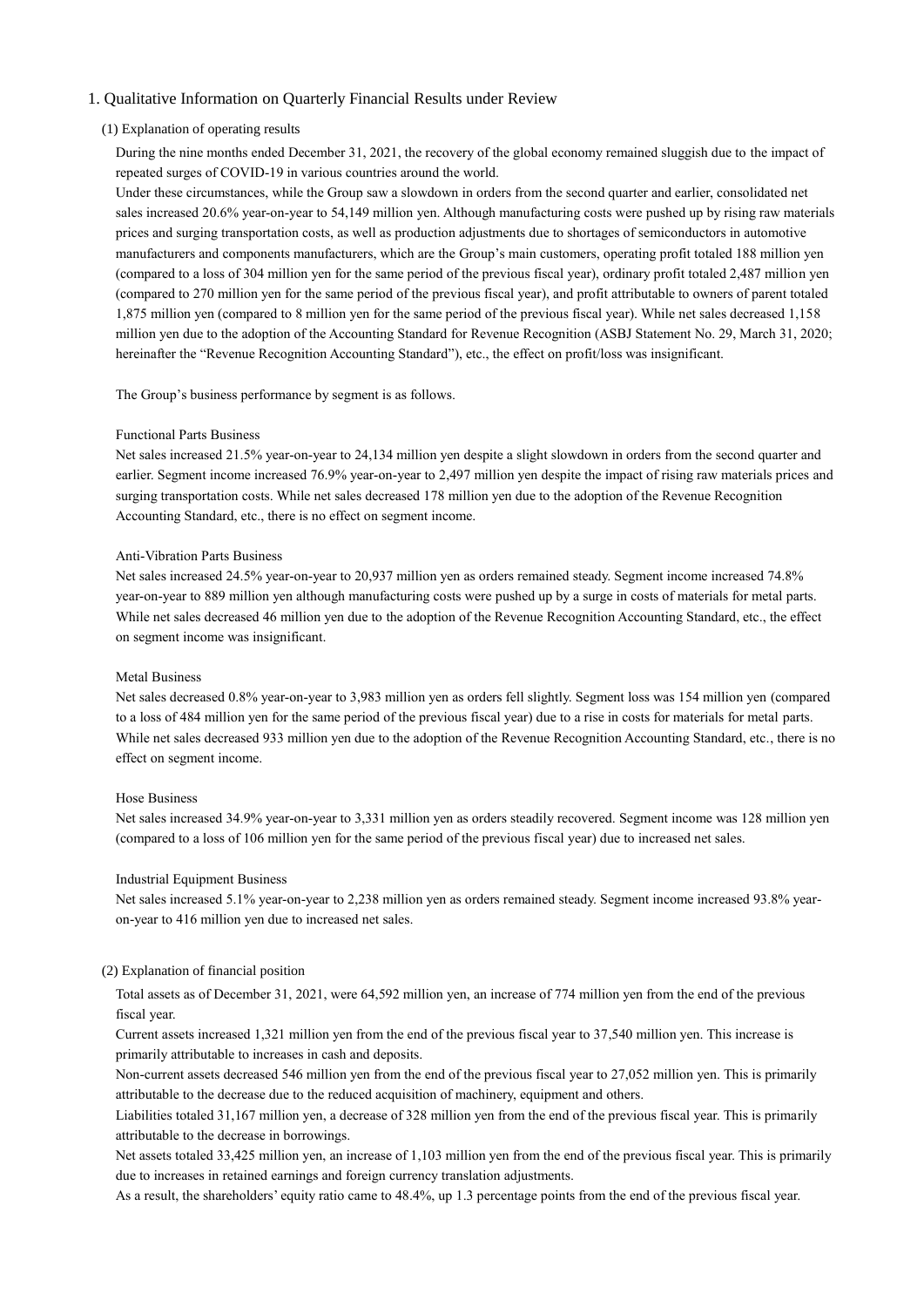(3) Explanation of future forecast information such as consolidated financial results forecasts

The Company revised the full-year consolidated financial results forecasts for the fiscal year ending March 31, 2022, announced on July 28, 2021. For more information, see the notice dated February 4, 2022, regarding the revisions to the consolidated financial results forecasts.

Regarding the dividend forecast for the fiscal year ending March 31, 2022, the Company will keep the year-end dividend unchanged at 20 yen per share.

The above forecasts represent the Company's best judgment based on information currently available. Actual results may vary from the above forecasts due to various factors.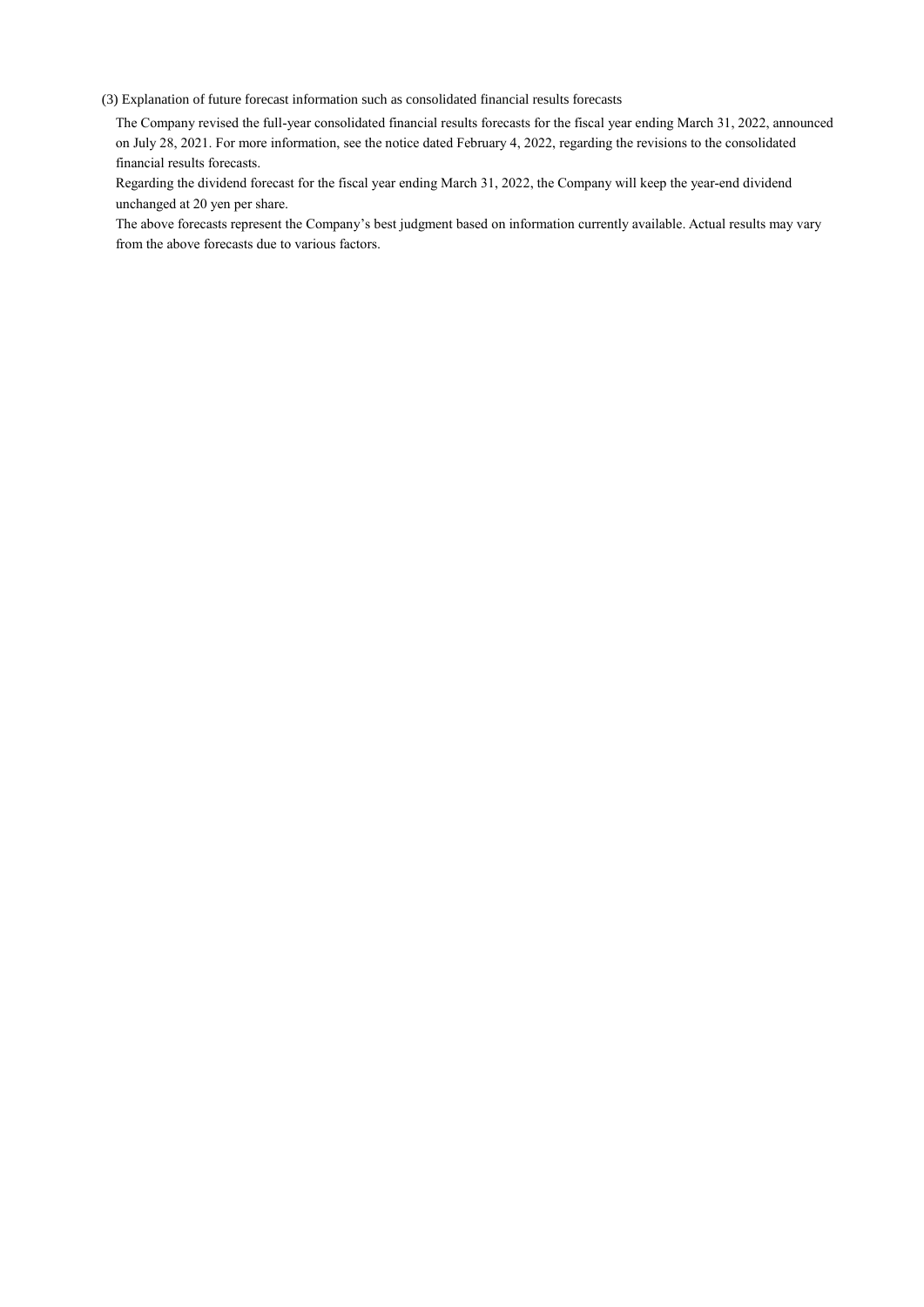# 2. Quarterly Consolidated Financial Statements and Key Notes

(1) Quarterly consolidated balance sheet

|                                        |                                              | (Million yen)              |
|----------------------------------------|----------------------------------------------|----------------------------|
|                                        | Previous fiscal year<br>As of March 31, 2021 | As of<br>December 31, 2021 |
| Assets                                 |                                              |                            |
| Current assets                         |                                              |                            |
| Cash and deposits                      | 8,992                                        | 9,858                      |
| Notes and accounts receivable - trade  | 18,713                                       | 17,492                     |
| Merchandise and finished goods         | 3,990                                        | 4,674                      |
| Work in process                        | 1,060                                        | 1,192                      |
| Raw materials and supplies             | 2,200                                        | 2,913                      |
| Other                                  | 1,299                                        | 1,444                      |
| Allowance for doubtful accounts        | $-37$                                        | $-37$                      |
| Total current assets                   | 36,218                                       | 37,540                     |
| Non-current assets                     |                                              |                            |
| Property, plant and equipment          |                                              |                            |
| Buildings and structures, net          | 7,235                                        | 7,698                      |
| Machinery, equipment and vehicles, net | 10,040                                       | 9,519                      |
| Land                                   | 5,806                                        | 5,799                      |
| Other, net                             | 2,101                                        | 1,513                      |
| Total property, plant and equipment    | 25,184                                       | 24,530                     |
| Intangible assets                      | 784                                          | 831                        |
| Investments and other assets           |                                              |                            |
| Investment securities                  | 745                                          | 746                        |
| Other                                  | 898                                          | 957                        |
| Allowance for doubtful accounts        | $-13$                                        | $-13$                      |
| Total investments and other assets     | 1,629                                        | 1,690                      |
| Total non-current assets               | 27,599                                       | 27,052                     |
| Total assets                           | 63,817                                       | 64.592                     |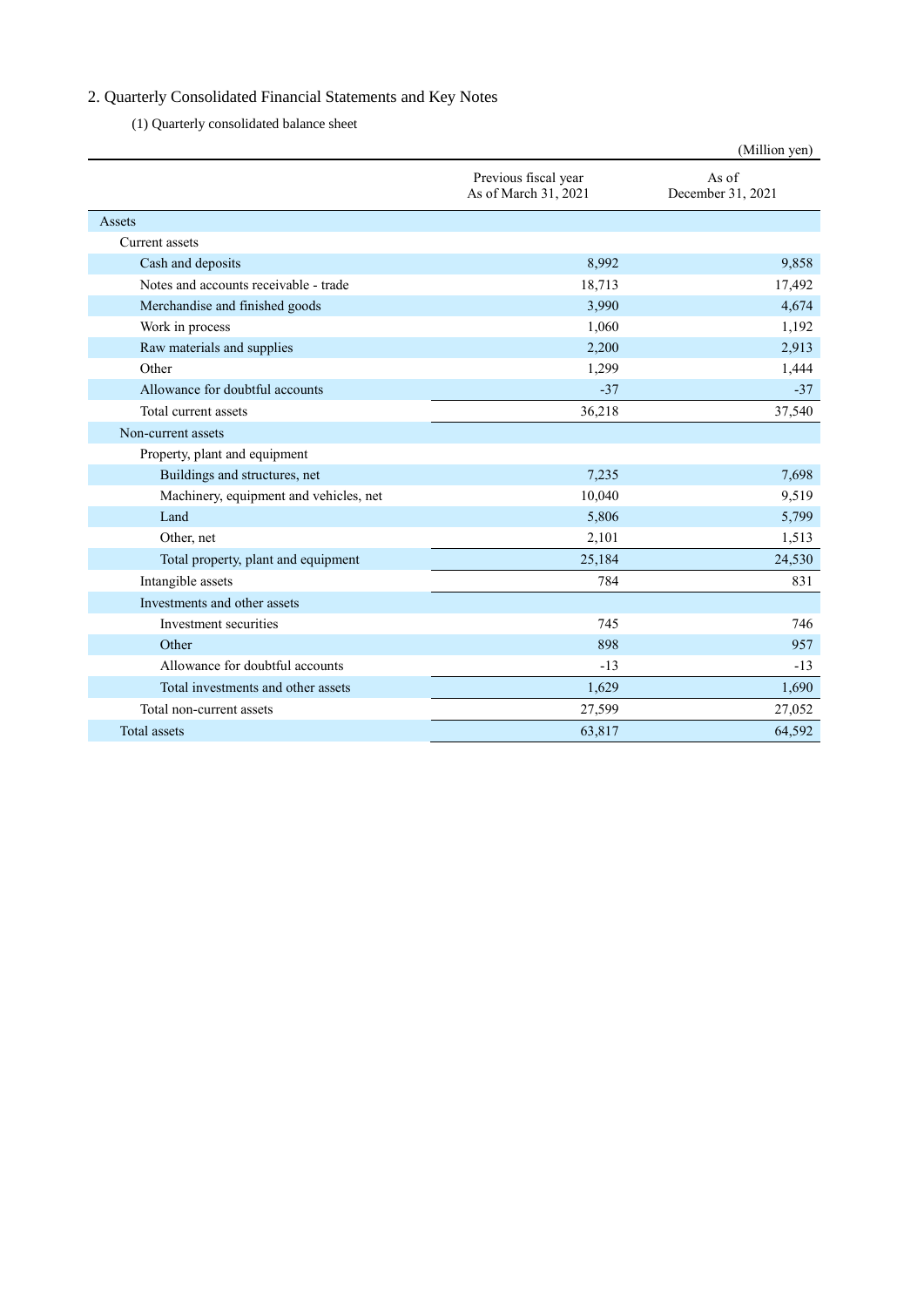|                                                                         |                                              | (Million yen)              |
|-------------------------------------------------------------------------|----------------------------------------------|----------------------------|
|                                                                         | Previous fiscal year<br>As of March 31, 2021 | As of<br>December 31, 2021 |
| Liabilities                                                             |                                              |                            |
| <b>Current</b> liabilities                                              |                                              |                            |
| Notes and accounts payable - trade                                      | 4,460                                        | 4,246                      |
| Electronically recorded obligations - operating                         | 4,733                                        | 5,325                      |
| Short-term borrowings                                                   | 8,751                                        | 8,920                      |
| Income taxes payable                                                    | 209                                          | 224                        |
| Provision for bonuses                                                   | 798                                          | 562                        |
| Other                                                                   | 4,317                                        | 4,984                      |
| Total current liabilities                                               | 23,270                                       | 24,264                     |
| Non-current liabilities                                                 |                                              |                            |
| Long-term borrowings                                                    | 3,338                                        | 2,102                      |
| Retirement benefit liability                                            | 2,296                                        | 2,357                      |
| Provision for retirement benefits for directors (and<br>other officers) | 144                                          | 137                        |
| Other                                                                   | 2,446                                        | 2,304                      |
| Total non-current liabilities                                           | 8,225                                        | 6,903                      |
| <b>Total liabilities</b>                                                | 31,496                                       | 31,167                     |
| Net assets                                                              |                                              |                            |
| Shareholders' equity                                                    |                                              |                            |
| Share capital                                                           | 1,395                                        | 1,395                      |
| Capital surplus                                                         | 1,571                                        | 1,572                      |
| Retained earnings                                                       | 28,315                                       | 29,344                     |
| Treasury shares                                                         | $-933$                                       | $-1,416$                   |
| Total shareholders' equity                                              | 30,348                                       | 30,897                     |
| Accumulated other comprehensive income                                  |                                              |                            |
| Valuation difference on available-for-sale securities                   | 109                                          | 87                         |
| Deferred gains or losses on hedges                                      | $\mathbf{1}$                                 | $-28$                      |
| Foreign currency translation adjustment                                 | $-374$                                       | 315                        |
| Total accumulated other comprehensive income                            | $-262$                                       | 374                        |
| Non-controlling interests                                               | 2,235                                        | 2,153                      |
| Total net assets                                                        | 32,321                                       | 33,425                     |
| Total liabilities and net assets                                        | 63,817                                       | 64,592                     |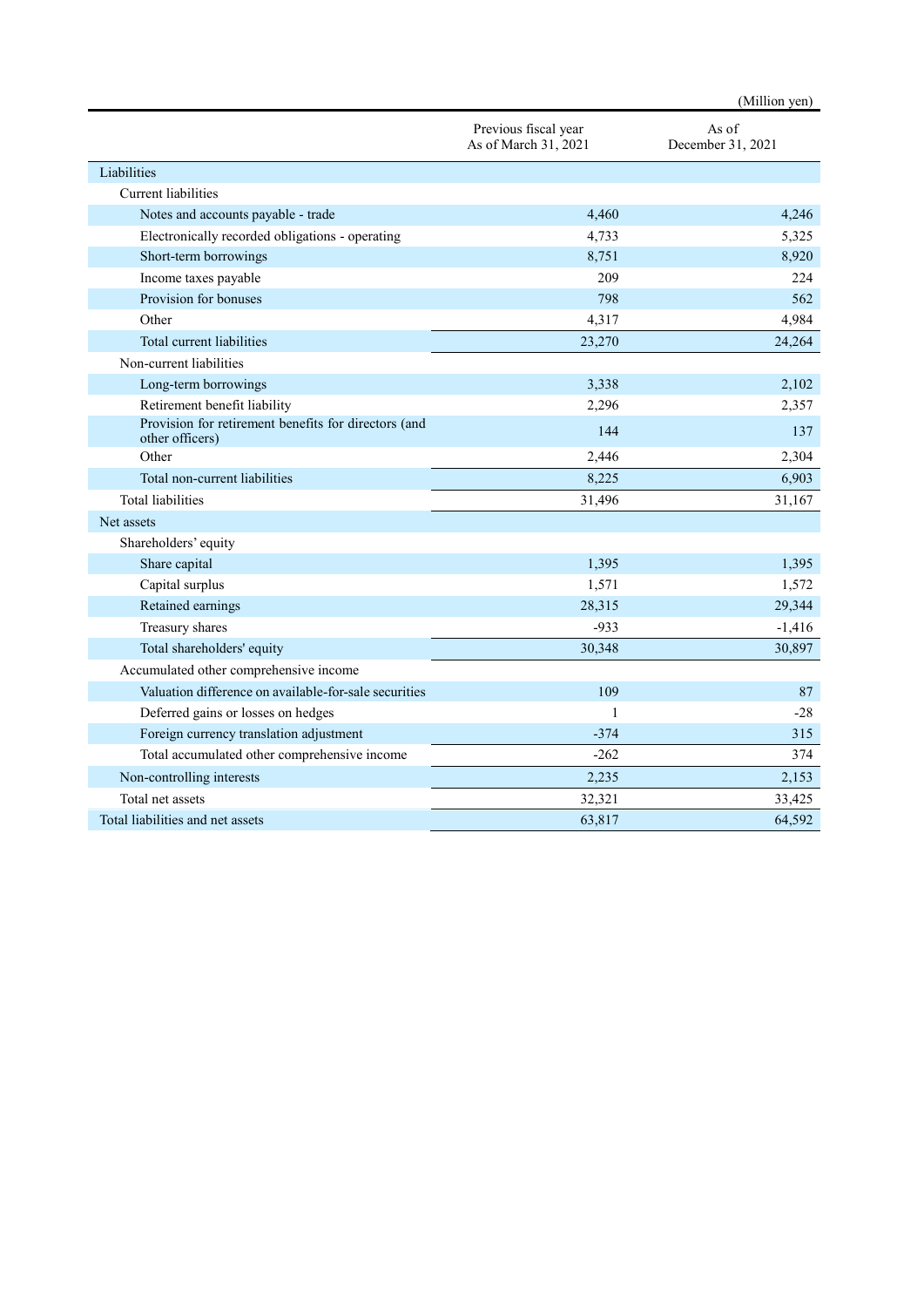# (2) Quarterly consolidated statement of income and quarterly consolidated statement of comprehensive income

(Quarterly consolidated statement of income) (Nine months ended December 31, 2021)

|                                                                  |           | (Million yen)                                                                  |
|------------------------------------------------------------------|-----------|--------------------------------------------------------------------------------|
|                                                                  | 2020      | Nine months ended December 31, Nine months ended December 31,<br>2021          |
|                                                                  | 31, 2020) | (from April 1, 2020, to December (from April 1, 2021, to December<br>31, 2021) |
| Net sales                                                        | 44,905    | 54,149                                                                         |
| Cost of sales                                                    | 38,886    | 45,161                                                                         |
| Gross profit                                                     | 6,018     | 8,987                                                                          |
| Selling, general and administrative expenses                     | 6,323     | 7,179                                                                          |
| Operating profit (loss)                                          | $-304$    | 1,808                                                                          |
| Non-operating income                                             |           |                                                                                |
| Interest income                                                  | 31        | 18                                                                             |
| Dividend income                                                  | 74        | 6                                                                              |
| Share of profit of entities accounted for using equity<br>method | 6         | $\overline{4}$                                                                 |
| Foreign exchange gains                                           |           | 176                                                                            |
| Gain on sale of non-current assets                               | 27        | 258                                                                            |
| Subsidies for employment adjustment                              | 428       | 199                                                                            |
| Other                                                            | 192       | 161                                                                            |
| Total non-operating income                                       | 760       | 826                                                                            |
| Non-operating expenses                                           |           |                                                                                |
| Interest expenses                                                | 85        | 75                                                                             |
| Foreign exchange losses                                          | 46        |                                                                                |
| Loss on sale of non-current assets                               |           | 33                                                                             |
| Loss on retirement of non-current assets                         | 44        | 30                                                                             |
| Other                                                            | 7         | 7                                                                              |
| Total non-operating expenses                                     | 185       | 146                                                                            |
| Ordinary profit                                                  | 270       | 2,487                                                                          |
| Extraordinary income                                             |           |                                                                                |
| Gain on sale of investment securities                            |           | 31                                                                             |
| Total extraordinary income                                       |           | 31                                                                             |
| <b>Extraordinary</b> losses                                      |           |                                                                                |
| Loss on valuation of investment securities                       | 16        |                                                                                |
| Total extraordinary losses                                       | 16        |                                                                                |
| Profit before income taxes                                       | 254       | 2,518                                                                          |
| Income taxes - current                                           | 332       | 499                                                                            |
| Income taxes - deferred                                          | 30        | 162                                                                            |
| Total income taxes                                               | 363       | 661                                                                            |
| Profit (loss)                                                    | $-109$    | 1,857                                                                          |
| Loss attributable to non-controlling interests                   | $-117$    | $-17$                                                                          |
| Profit attributable to owners of parent                          | $\,8\,$   | 1,875                                                                          |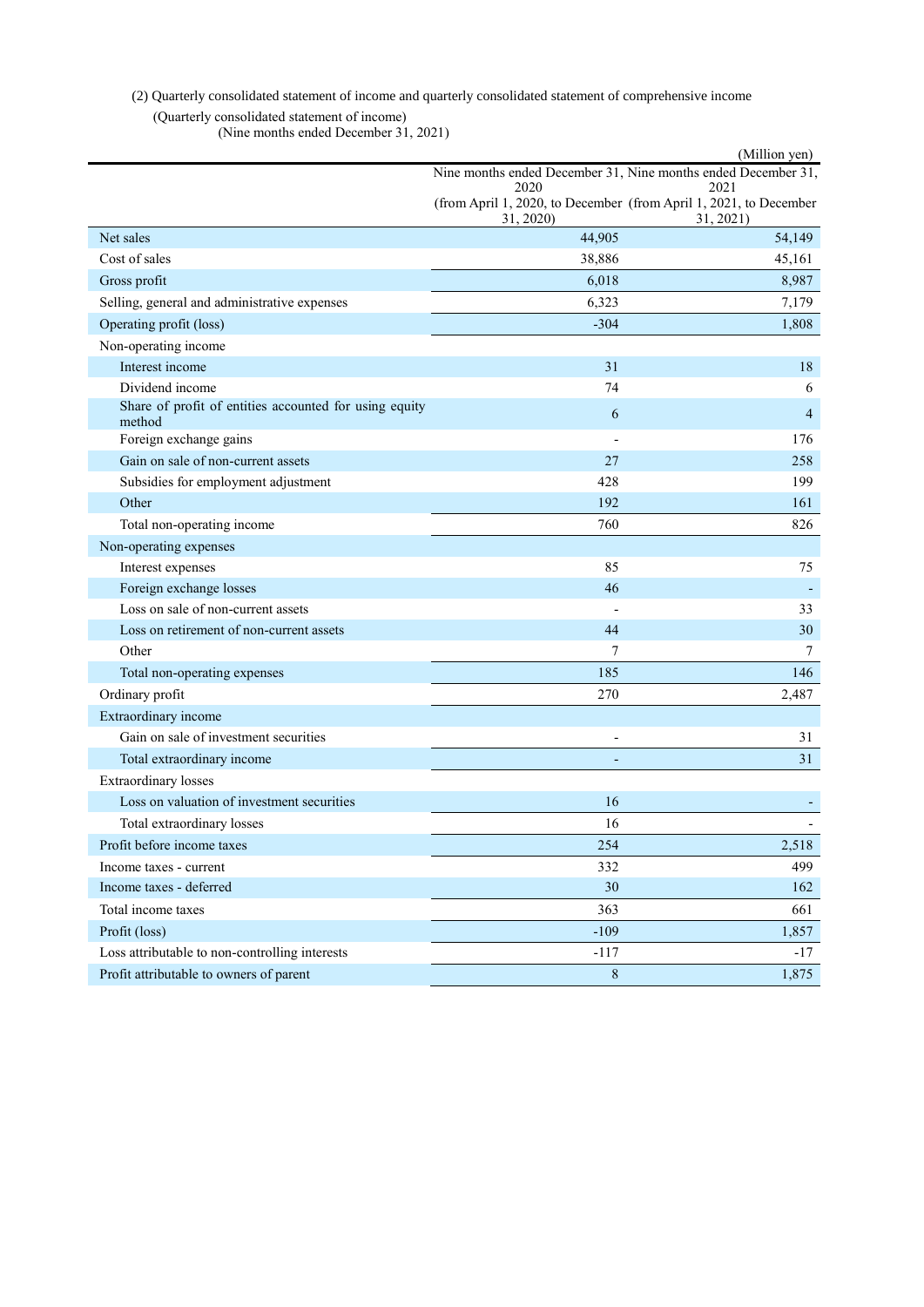| (Quarterly consolidated statement of comprehensive income) |  |
|------------------------------------------------------------|--|
| (Nine months ended December 31, 2021)                      |  |

|                                                                                      |           | (Million yen)                                                     |
|--------------------------------------------------------------------------------------|-----------|-------------------------------------------------------------------|
|                                                                                      |           | Nine months ended December 31, Nine months ended December 31,     |
|                                                                                      | 2020      | 2021                                                              |
|                                                                                      |           | (from April 1, 2020, to December (from April 1, 2021, to December |
|                                                                                      | 31, 2020) | 31, 2021)                                                         |
| Profit (loss)                                                                        | $-109$    | 1,857                                                             |
| Other comprehensive income                                                           |           |                                                                   |
| Valuation difference on available-for-sale securities                                | 13        | $-21$                                                             |
| Deferred gains or losses on hedges                                                   | $-5$      | $-30$                                                             |
| Foreign currency translation adjustment                                              | $-1,070$  | 680                                                               |
| Share of other comprehensive income of entities<br>accounted for using equity method | $-3$      | 36                                                                |
| Total other comprehensive income                                                     | $-1,066$  | 664                                                               |
| Comprehensive income                                                                 | $-1,175$  | 2,522                                                             |
| Profit attributable to                                                               |           |                                                                   |
| Comprehensive income attributable to owners of parent                                | $-925$    | 2,512                                                             |
| Comprehensive income attributable to non-controlling<br>interests                    | $-250$    | 9                                                                 |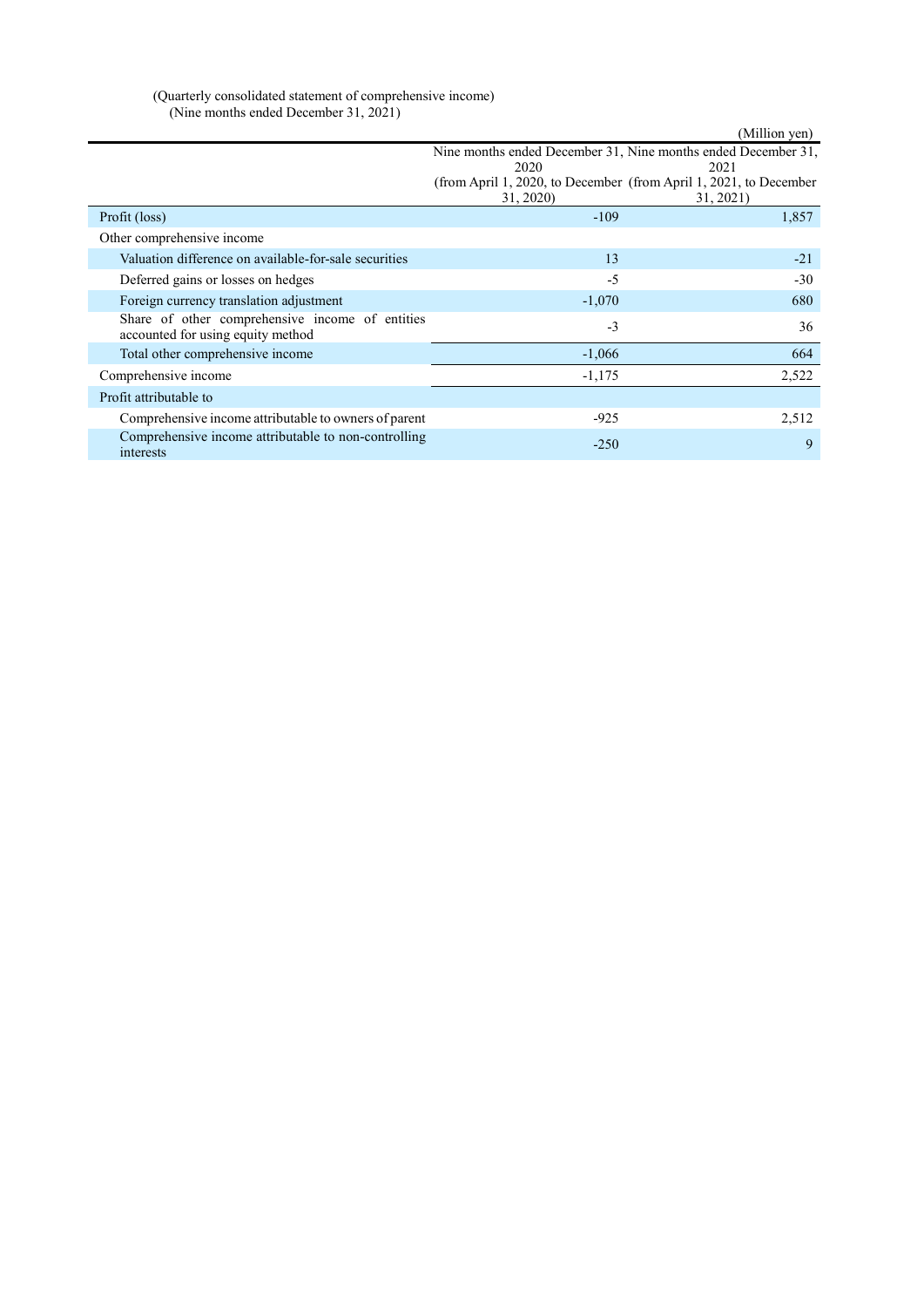#### (3) Notes to quarterly consolidated financial statements

(Notes to assumptions for on going concerns) Not applicable.

(Notes when there is a significant change in the amount of shareholders' equity)

Based on the resolution of the Board of Directors meeting held on October 29, 2021, the Company repurchased 500,000 shares through the Tokyo Stock Exchange Trading Network Off-Auction Own Share Repurchase Trading System (ToSTNeT-3) on November 1, 2021. As a result, there was an increase of 482 million yen in treasury shares during the nine months ended December 31, 2021, raising the balance of treasury shares to 1,416 million yen as of December 31, 2021.

(Adoption of special accounting procedures used in preparation of the quarterly consolidated financial statements) (Calculation of tax expenses)

With respect to tax expenses incurred by some consolidated subsidiaries, the Company reasonably estimated the effective tax rate after applying tax effect accounting to profit before income taxes in the fiscal year, including the third quarter under review, and calculated them by multiplying this estimated effective tax rate by profit before income taxes.

#### (Change in accounting policies)

(Adoption of Accounting Standard for Revenue Recognition)

The Company adopted the "Accounting Standard for Revenue Recognition" (ASBJ Statement No. 29, March 31, 2020; hereinafter the "Revenue Recognition Accounting Standard"), etc., at the beginning of the first quarter of the fiscal year ending March 31, 2022. Under this standard, revenue is recognized when control of promised goods or services is transferred to the customer, in the amount expected to be received in exchange for the goods or services.

The major change is that in the case of transactions, where the Company processes raw materials bought from a customer and then sells them back to that customer, the Company now recognizes the net amount of payment received from the customer minus the purchase price of raw materials as revenue, whereas previously the Company would recognize the total amount of payment including the purchase price of raw materials as revenue.

In addition, for transactions in which the Company's role in selling products to customers falls under the category of agent, the Company previously recognized revenue based on the total amount of payment received from the customer, but has changed to a method of recognizing revenue based on the net amount of such total payment minus the amount paid to third parties. The Company has applied the Revenue Recognition Accounting Standard, etc., in accordance with the transitional treatment provided in the proviso of Paragraph 84 of the Guidance on Accounting Standard for Revenue Recognition. After the cumulative effects of retrospectively applying the new accounting policy prior to the beginning of the first quarter of the fiscal year ending March 31, 2022, were added to or subtracted from the beginning balance of retained earnings, the Company began using the new accounting policy starting with the beginning balance of the current fiscal year. However, while the Company applied the policy set forth in Paragraph 86 of the Revenue Recognition Accounting Standard, it did not apply the new accounting policy retrospectively to contracts in which almost all of the revenue amounts were recognized using the previous accounting practice prior to the beginning of the first quarter of the fiscal year ending March 31, 2022. Using the method specified in the additional provision (1) of Paragraph 86 of the Revenue Recognition Accounting Standard, the Company accounted for contract changes made prior to the beginning of the first quarter of the fiscal year ending March 31, 2022, based on the contract terms after reflecting all contract changes, and added or subtracted the cumulative effects of such changes on retained earnings at the beginning of the first quarter of the fiscal year ending March 31, 2022.

As a result, net sales and cost of sales for the nine months ended December 31, 2021, decreased 1,158 million yen and 1,158 million yen respectively. The effects on operating profit, ordinary profit, and profit before income taxes were insignificant. The effects on the beginning balance of retained earnings were also insignificant.

In accordance with the transitional treatment specified in Paragraph 89-2 of the Revenue Recognition Accounting Standard, the prior year's consolidated financial statements have not been reclassified to conform to the new presentation.

#### (Adoption of Accounting Standard for Fair Value Measurement)

The Company adopted the Accounting Standard for Fair Value Measurement (ASBJ Statement No. 30, July 4, 2019; hereinafter the "Fair Value Measurement Accounting Standard"), etc., at the beginning of the first quarter of the fiscal year ending March 31, 2022. In accordance with the transitional treatment specified in Paragraph 19 of the Fair Value Accounting Standard and Paragraph 44-2 of the Accounting Standard for Financial Instruments (ASBJ Statement No. 10, July 4, 2019), the Company applies the new accounting policies set forth in the Fair Value Accounting Standard prospectively. The adoption of the new accounting standard had no effect on quarterly consolidated financial statements.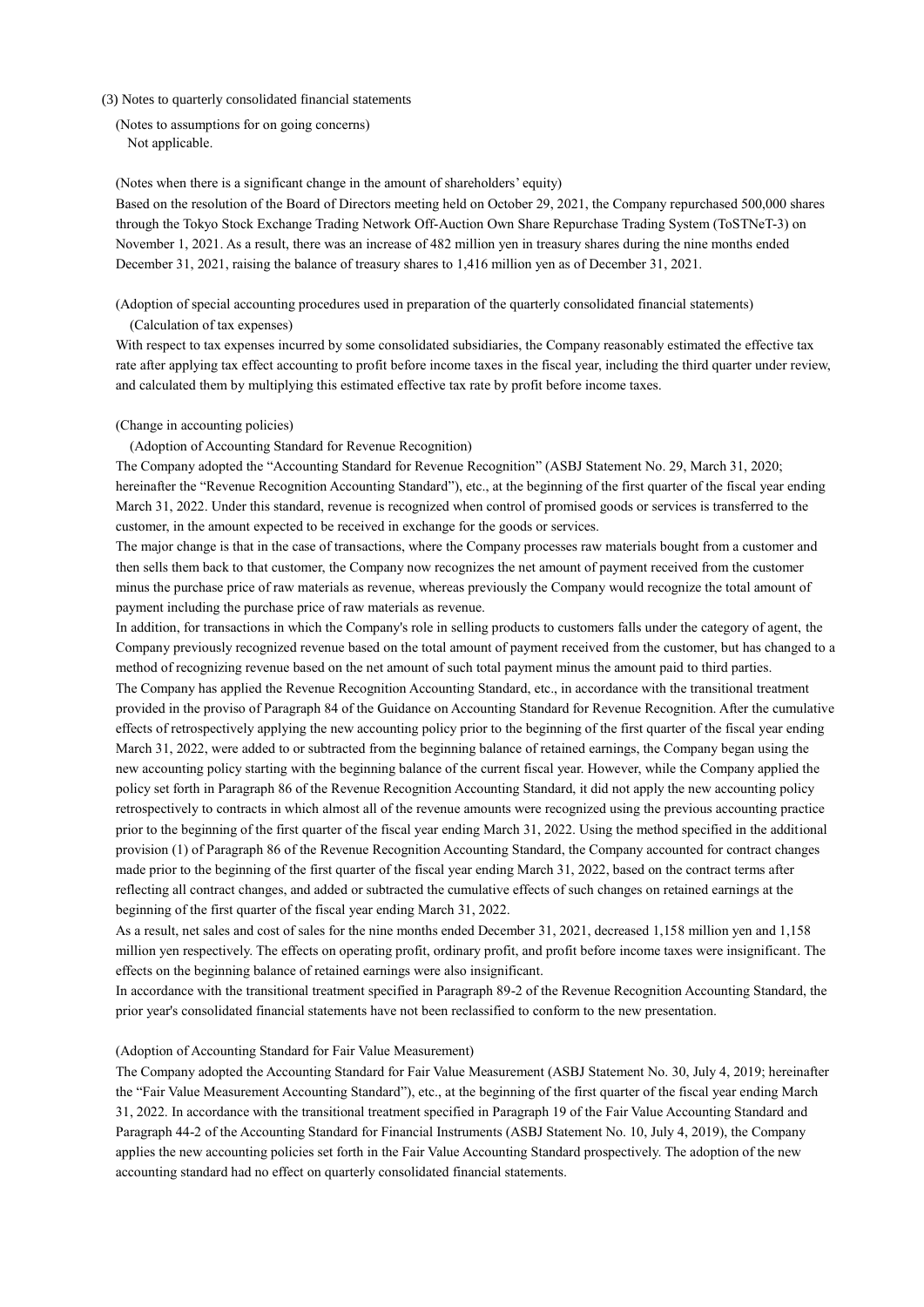### (Additional information)

The Company makes estimates and judgments regarding impairment of non-current assets and recoverability of deferred tax assets in consideration of deterioration of profitability due to decreased orders affected by COVID-19 in Japan and abroad. While the Company assumed that the impact would continue throughout the fiscal year under review, it currently makes accounting estimates on the assumption that the impact will continue in the next fiscal year. In the future, actual figures may differ from these estimates and assumptions.

(Segment information)

Segment information

I. Nine months ended December 31, 2020 (from April 1, 2020, to December 31, 2020)

1. Information on net sales, income or loss by reporting segment

| (Million yen)                     |                     |                             |        |        |                          |        |                         |                                               |
|-----------------------------------|---------------------|-----------------------------|--------|--------|--------------------------|--------|-------------------------|-----------------------------------------------|
|                                   | Reporting segment   |                             |        |        |                          |        |                         | Quarterly<br>consolidated                     |
|                                   | Functional<br>Parts | Anti-<br>Vibration<br>Parts | Metal  | Hose   | Industrial<br>Equipment  | Total  | Adjustments<br>(Note) 1 | statement of<br>income<br>amounts<br>(Note) 2 |
| Net sales                         |                     |                             |        |        |                          |        |                         |                                               |
| Sales to external customers       | 19,537              | 16,816                      | 4,011  | 2,409  | 2,129                    | 44,905 | -                       | 44,905                                        |
| Intersegment sales or<br>transfer | 331                 | $\mathbf{0}$                | 3      | 60     | $\overline{\phantom{a}}$ | 396    | $-396$                  |                                               |
| Total                             | 19,868              | 16,817                      | 4,015  | 2,470  | 2,129                    | 45,301 | $-396$                  | 44,905                                        |
| Segment income<br>$(\text{loss})$ | 1,411               | 509                         | $-484$ | $-106$ | 214                      | 1,544  | $-1,849$                | $-304$                                        |

(Notes) 1. The adjustment of -1,849 million yen for segment income (loss) includes an inter-segment elimination of 1 million yen and corporate expenses that are not allocated to any reportable segments totaling -1,851 million yen. Corporate expenses are primarily general and administrative expenses that are not attributable to any reportable segments.

2. Segment income (loss) is adjusted to be consistent with operating loss recorded in the quarterly consolidated statement of income.

2. Information on impairment loss on non-current assets and goodwill and other by reporting segment

Not applicable.